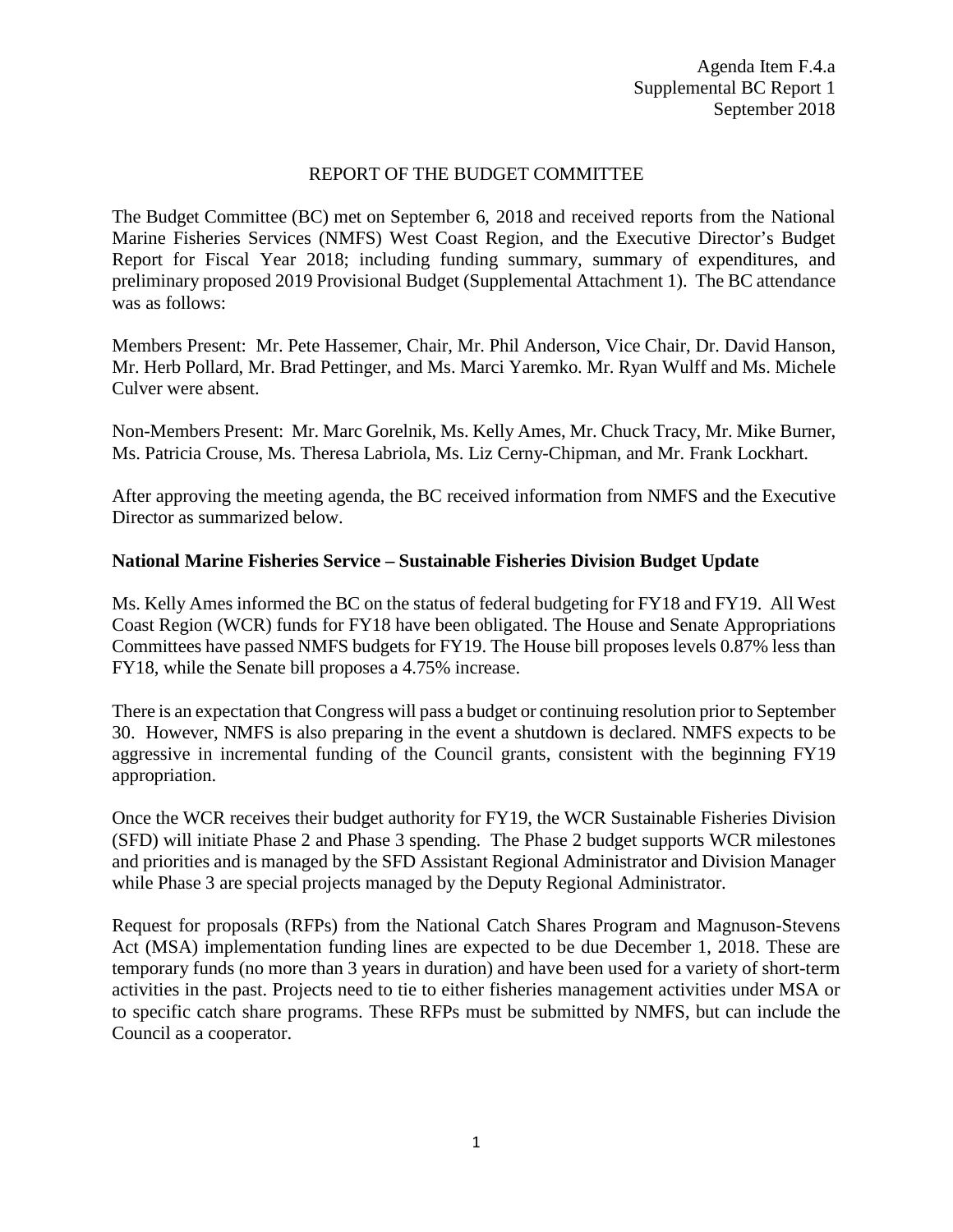# **Executive Director's Report (Agenda Item F.4, Supplemental Attachment 1)**

Mr. Chuck Tracy presented information regarding the Council's current Calendar Year (CY) Funding Summary: 2018 funding was received in the amount of \$4.6M, and remaining funds from prior years of \$3.2M; with our adopted operational budget, the estimated remaining funds for use in 2019 should be approximately \$2.9M, which includes funding for special projects that are expected to continue through 2019. The 2018 expenditures through July are on target in comparison to the budget.

The proposed funding for 2019 Council and Commissions line item under the President's Budget includes a 176K increase for the eight Regional Councils, the House mark has a 3% increase for the Councils and Commissions, and the Senate mark has a 12% increase to the Councils and Commissions, which is to be applied equally to both Councils and Commissions. Based on past outcomes, the Pacific Fishery Management Council's Programs, Projects, and Activity (PPA) senate bills.

The staff preliminary proposed budget for 2019 presented to the BC was \$4.9M, which is a 2.3% increase over CY 2018 budget (without the SCS). However, at this stage that budget is more of a framework model and only includes routine and known priorities, and generic inflationary assumptions; it does not include priorities and certain options expected to come out of the September and November budget planning process, which will result in a provisional budget at the end of the November Council meeting.

Mr. Tracy requested the BC review and recommend adjustments to the liaison funding level for 2019 in an effort to increase funding, which would address such an objective in the Council's 5 year grant. The first proposal is a result of Alaska Department of Fish and Game (ADFG) request to forego a contract in 2018 and the foreseeable future. ADFG indicated they would try to find other funds to support participation in the Council process if priorities changed in the future.

- Option 1: Redistribute \$22,527 in equal amounts (\$7,509) to Washington, Oregon, and California base contracts beginning in 2019.
- Option 2: Redistribute \$22,527 based on number of Council participants per liaison (includes Washington, Idaho, Oregon, California, and Pacific States). Based on this option California Department of Fish and Wildlife (CDFW) would receive \$6,436.

The second proposal is to adjust the base contracts. The Council's PPA and Management Program and Services (MPS) funding for 2018 had a \$136,527 (3.2%) net increase, a portion of which could be shared with the liaison agencies.

- Option 1: Base contracts would be increased proportional to regulatory participation by liaison Council Members and Management Teams. CDFW would receive an additional \$5,579, Oregon Department of Fish and Wildlife and Washington Department of Fish and Wildlife \$4,782; Idaho Department of Fish and Game and Pacific States Marine Fisheries Commission \$797.
- Option 2: Base contracts would be equally increased by 3.2%, the net increase of the \$136,527 over the 2017 PPA/MPS level.

The last proposal is to change how Staff estimates liaison contract funds for special project proposals. Staff currently allocates contract funds by estimating the liaison Council Member and Management Team participation in the special activity and using a base contract hourly rate of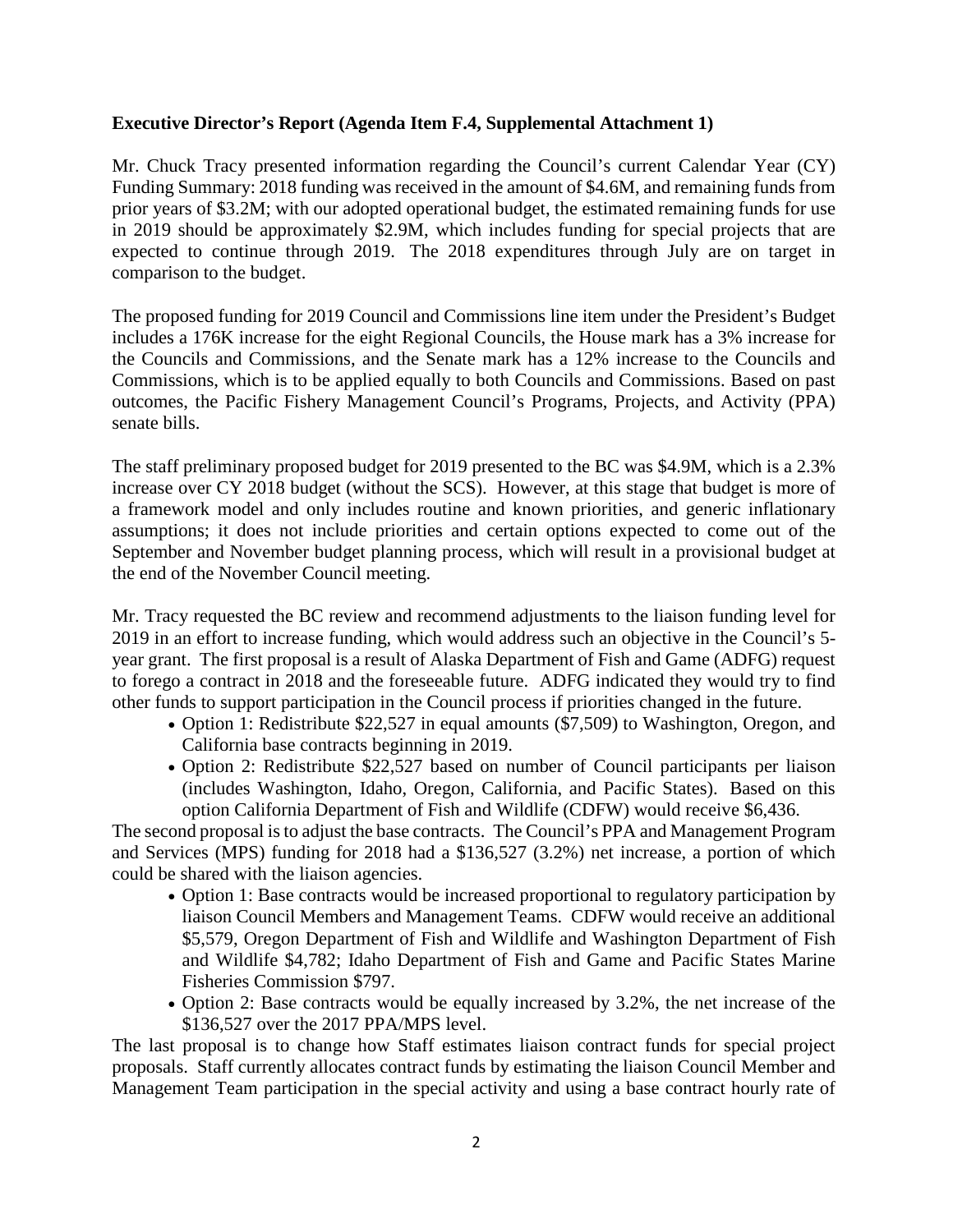\$60. Updated methodology would be to increase the contract amount to \$86 to account for overhead and current rates of reimbursement.

Mr. Tracy discussed the cash flow needs for 2019-2020 since our 5-year grant final year is 2019. Council staff will begin tracking projects in 2019 that may continue into 2020 to facilitate a request for a 1-year no-cost extension. The special projects and continuing projects at this point are the Catch Shares Follow-on Actions and Fishery Ecosystem Plan (FEP) Initiatives; any new special projects funded and planned to begin in 2019 would also be included. Council staff also plans to purchase new equipment as needed, and work on a website update that is currently in the beginning stage. The timing of release of funds has been quicker in the last two years than previously, and if the trend continues the balance needed in the delayed spending account would be less then at the end of the previous grant cycle. Longer-term cash flow outlook improved over last year with the additional MPS line for regulatory reform in 2018, and would further improve with the House and Senate mark funding levels.

Mr. Tracy provided a list of potential 2019 special projects proposals for Council consideration and prioritization, and indicated a few that are currently on our Year at a Glance. Preliminary budget estimates were developed for a few of those to provide some general context for staffing requirements, time frames, etc.

As discussed, 2019 is the last year of the current grant cycle. Staff is currently starting the grant application process by developing budgeting and narrative work. The 2020-2024 application is due in August 2019, so Council approval needs to be completed at the June 2019 meeting so staff will have a draft application and budget at either a March or April Budget Committee meeting. A No-Cost extension is anticipated to be submitted also and updates will be submitted as part of the application package.

# **Public Comment**

Ms. Theresa Labriola expressed support for the FEP 5-year review be considered as part of the future budget development. The Ocean Conservancy and National Resources Defense Council recommendation to allow the management objective to ecosystem goals and objectives is supportive of the FEP update with the new science and essential fish habitat areas. She also noted that the Shallow Set Long Line was not a priority item.

# **Budget Committee Discussion and Recommendations**

**BC recommends Option 1 for the allocation of the forgone Alaska Contract (equal distribution to WA, OR, and CA), and Option 1 of the Base Contract funding (allocating based on regulatory participation).** The BC discussed the options and based their recommendations on the relative workload and participation in regulatory activities of the various liaison entities. If future increases in Council base funding occurs, the BC will consider options for increasing liaison contract funding at that time.

**BC recommends utilizing the new rate for special projects moving forward for the future**  development of special projects. This rate reflects recent staffing levels for the contract amounts. The previous rate has been in effect for a number of years. The BC also commended